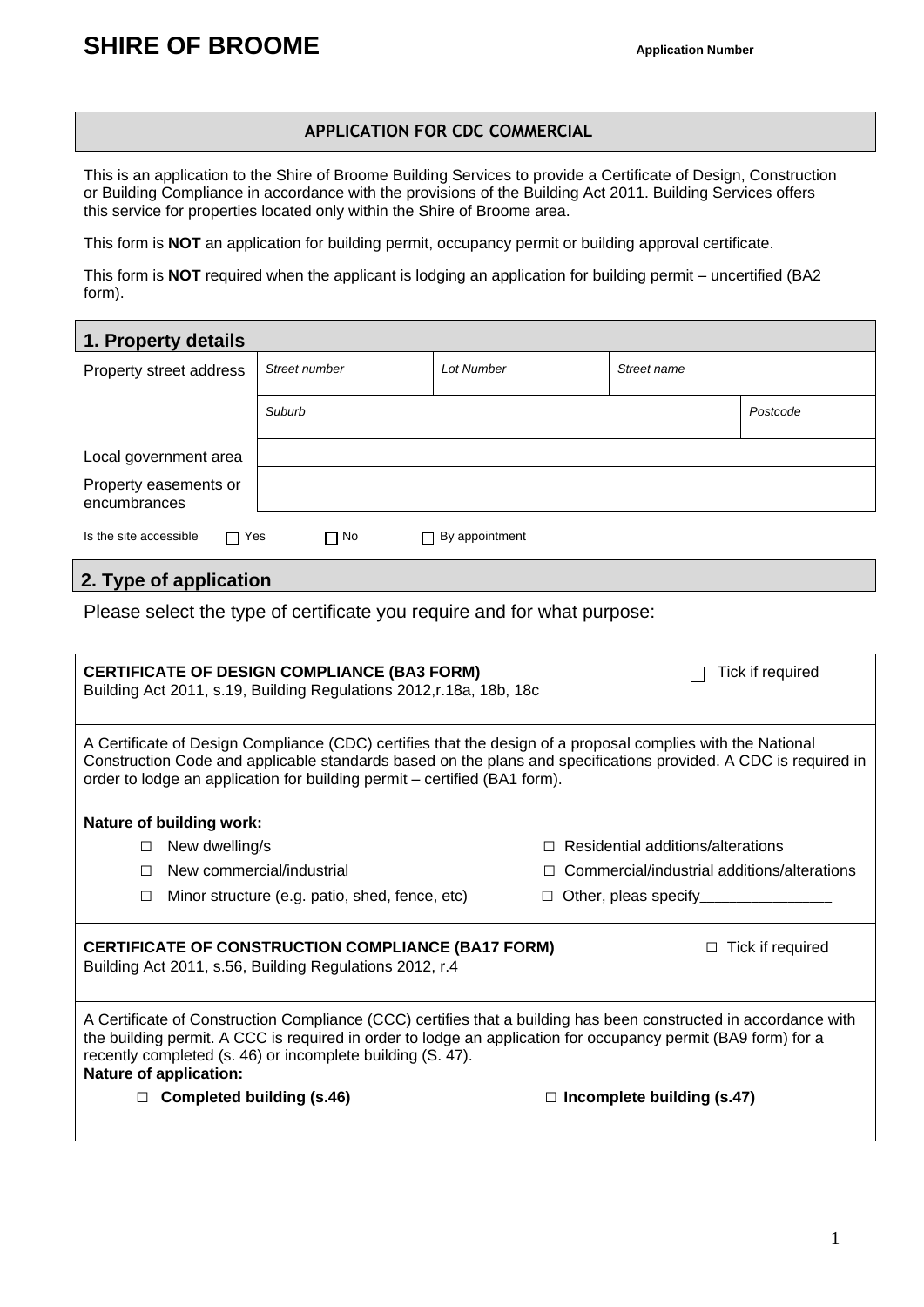Building Act 2011, s.57, Building Regulations 2012, r.4, 36

A Certificate of Building Compliance (CBC) certified that a structure substantially complies with the applicable building permit and/or building standards. A CBC is required in order to lodge an application for occupancy permit (BA9 form), occupancy permit – strata (BA11 form), building approval certificate (BA13 form) or building approval certificate – strata (BA15 form), A CBC is required in order to seek approval for unauthorized building work. **Nature of application:**

- $\Box$  Temporary additional use (s.48)  $\Box$  Permanent change of use (s.49)
- 
- 
- 
- □ Permanent change of class (s.49)  $□$  Registration of strata scheme (s.50)
- □ Unauthorised work (s.51)  $□$  Building with existing authorisation (s.52)

| 3. Details of building work                                                                         |                                         |                                      |        |
|-----------------------------------------------------------------------------------------------------|-----------------------------------------|--------------------------------------|--------|
| Project name                                                                                        |                                         |                                      |        |
| Description of<br>building(s) and/or<br>building work                                               |                                         |                                      |        |
| Estimated value (inc<br>GST)                                                                        |                                         | Year of construction<br>(BA 18 only) |        |
| Required approvals that<br>have been obtained<br>(e.g. building permits,<br>planning approval, etc) | (please attach copies of all approvals) |                                      |        |
| 4. Owner details                                                                                    |                                         |                                      |        |
| Owner's name/s                                                                                      |                                         |                                      |        |
| <b>Postal Address</b>                                                                               |                                         |                                      |        |
| <b>Email Address</b>                                                                                |                                         |                                      |        |
|                                                                                                     | Phone                                   | Fax                                  | Mobile |